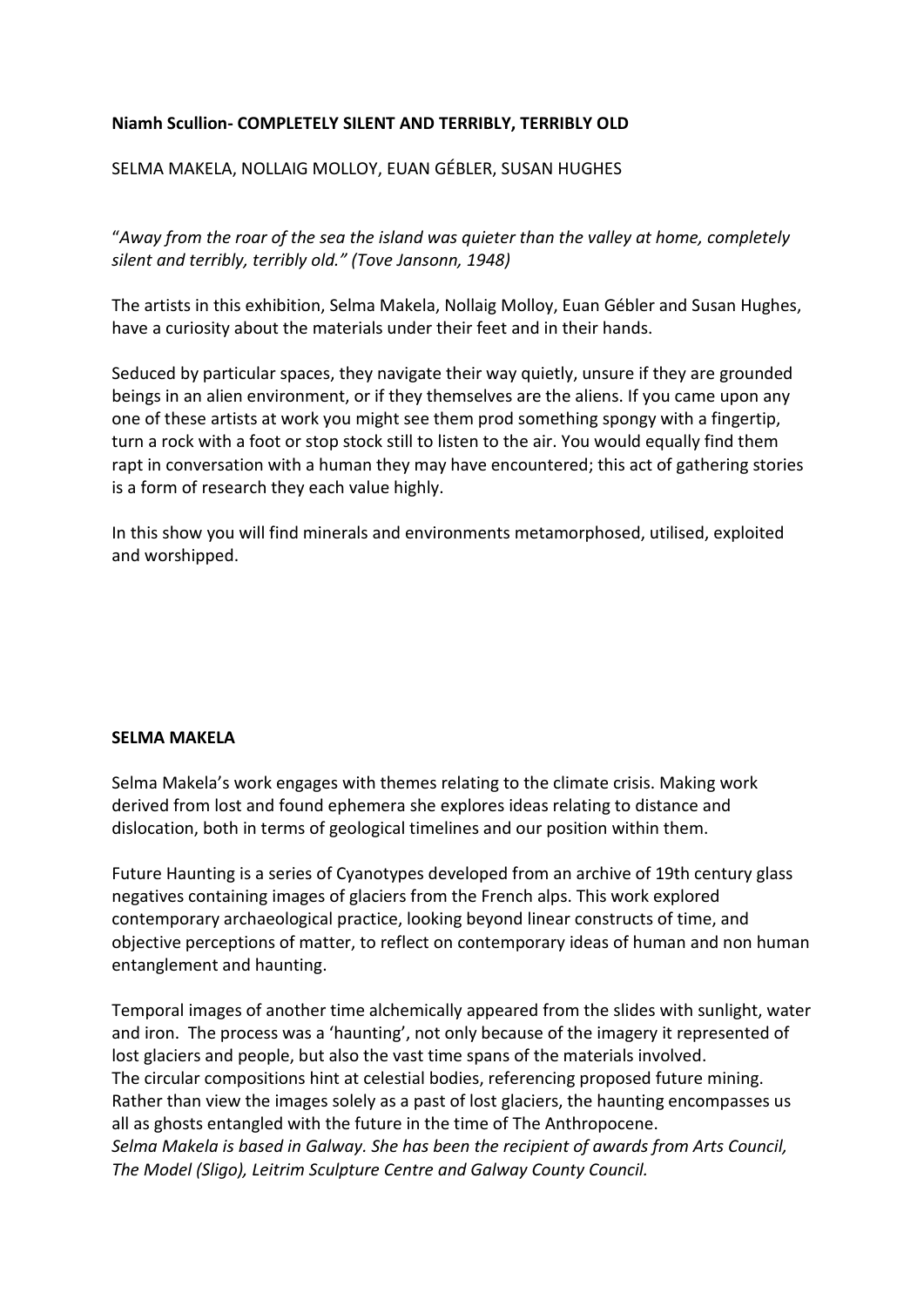*She has completed many artist residencies including Fogo Island Arts, Newfoundland (2011) and Fleck Fellowship & Residency from Banff Centre, Canada (2010).*

*<https://www.instagram.com/selmamakela/?hl=en> [www.selmamakela.com](http://www.selmamakela.com/)*

## **EUAN GÉBLER**

The world speaks if we know how to listen. The earth, the stone, the places we build and the places we destroy. They all tell their stories; in quiet murmurs and deafening roars.

Photography, video, and sculpture are the tools in a process of constant investigation into the many worlds -overlapping and contradictory- that we inhabit. From searching for spirituality in the waiting rooms of psychics' offices to spying on the very data centres that spy on us, chasing human connection on ChatRoulette or finding stillness in the calamity of industrial quarries; an often playful engagement with site is at the core of my practice. The stories, materials, and aesthetic language of these unusual sites of contemporary culture become tools to make sense of the forces that structure our lives. I'm interested in the connections between the environments we construct: private psychological ones, shared cultural ones, and the real physical and virtual spaces we inhabit.

*Euan Gébler is artist based in Belfast. He graduated from the Belfast School of Art with a BA in Fine Art in 2021. He received the Cultúrlann McAdam O'Fiaich Student Graduate Award and was longlisted for the 2021 RDS awards.*

# **NOLLAIG MOLLOY**

Nollaig Molloy is a visual artist who explores materials from landscapes and sites looking at their relevance to historical, social and industrial situations. Her past projects include working with Belfast's HIVE Choir (2021) creating a series of live radio broadcasts from a lake boat on the River Shannon (2018) and exploring rock salt from 1500 metres underground in a working salt mine (2020).

In this exhibition she presents work made during a residency in Leitrim Sculpture Centre (2017) where she collected and experimented with local clay from various sites around the locality. The rick of unfired and fired culm balls, grenades and pellets consist of various recipes of coal slack or coal dust applied to a daub clay mixture. They are formed by dexterous movements, repetitive and confident in manipulation. Nollaig is interested in the idea of 'material-to-hand', casting connections between place, landscape, language, value of labour and handcrafted objects.

*Nollaig, now based in Sligo, graduated from Belfast College of Art in 2020 with a Masters of Fine Art. She is currently undertaking a development residency with Belfast Print Workshop and is taking part in Grass Roots; the first year of Muine Bheag Arts, Muine Bheag Co. Carlow.*